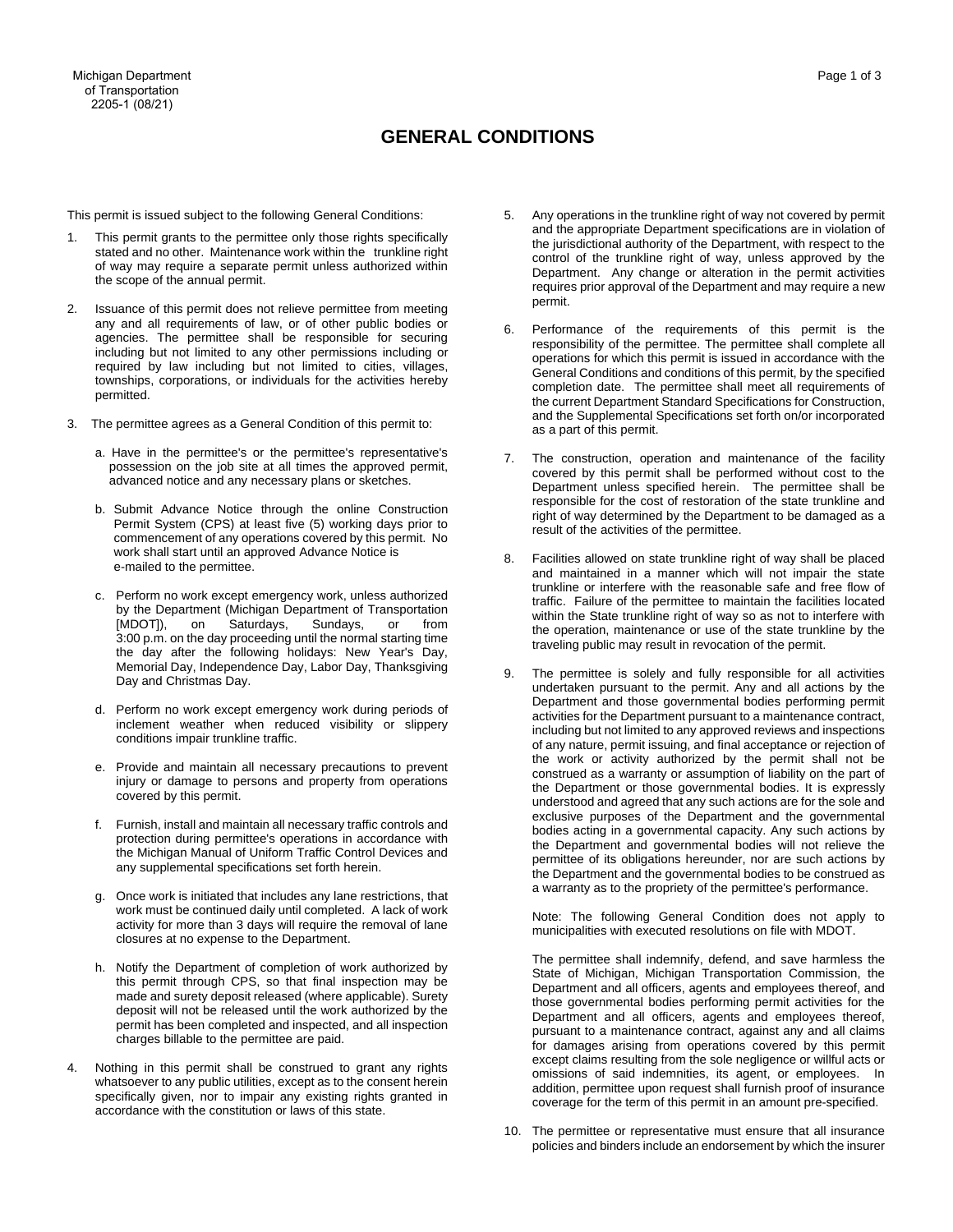agrees to notify the Department in writing at least 30 days before there is a cancellation or material change in coverage. The permittee or representative must stop operations if any insurance is cancelled or reduced and must not resume operations until new insurance is in force. The State of Michigan, Michigan governmental bodies performing permit activities under a all the above, for claims arising out of, under, or by reason of Transportation Commission, Department of Transportation, and maintenance contract, and all officers, agents, and employees of operations covered by the permits issued to the permittee.

- 11. This permit is not assignable and not transferable unless specifically agreed to by the Department.
- Department may take any necessary action to protect the Department for its costs in doing same. The permittee expressly waives any right to claim damages or compensation in the event 12. The permittee, upon request of the Department, shall immediately remove, cease operations, and surrender this permit, or alter or relocate, at the permittee's own expense, the facility for which this permit is granted. Upon failure to do so, the trunkline interest and the permittee shall reimburse the this permit is revoked.
- 13. The permittee shall, upon request by the Department, furnish a performance surety deposit in the form of a bond, cash, certified check, or (when authorized by the Department) an irrevocable letter of credit in such amount as deemed necessary by the Department to guarantee restoration of the trunkline highway or performance under the General Conditions and conditions of the permit.
- activity authorized by this permit which adversely affects the which is not completed by the expiration date of the permit, 14. The permittee hereby acknowledges and agrees that the Department has the right to demand completion by the permittee, or the performance surety, or to complete any uncompleted operation and/or maintenance of the state trunkline highway, or including:
	- a. Completion of construction of driveway and/or approach (not authorized by annual permit).
	- b. Removal of materials.
	- c. Restoration of the trunkline facilities and right of way as necessary for the reasonably safe and efficient operations of the trunkline highway.

 The permittee further agrees to immediately reimburse the Department in full for all such costs incurred by the Department expenses incurred by the Department, the permittee shall pay deposit exceeds the expense incurred by the Department, any excess will be returned or released to the depositor upon upon receipt of billing, and that upon failure to pay, the Department may affect payment with the performance surety deposit. Should the surety deposit be insufficient to cover such deficiency upon billing by the Department. If the surety completion of the work to the satisfaction of the Department.

- 15. The Department reserves the right during the time any or all of incurred. In addition, the permittee may be billed any the work is being performed to assign an inspector to protect the trunkline interest, and to charge the permittee all such costs engineering and review fees incurred by the Department or its agent in connection with the work covered by this permit.
- department as soon as can reasonably be done under the 16. Emergency Operations: In time of disaster or emergency, or when utility lines or facilities are so damaged as to constitute a danger to life and/or property of the public, access to the same may be had by the most expeditious route. Work is to be completed in a manner which will provide the traveling public with maximum possible safety and minimize traffic distribution. Notice of such situations shall be given to the nearest police authority and the

 facility owner shall advise the Department of any operations within right of way which affect traffic operations or the highway of the first working day after the emergency operation, shall operations or the highway structures and facilities. If determined circumstances. During normal Department work hours, the structure or facilities prior to performance of the work. After normal Department work hours, the permittee, at the beginning advise the Department of any operations which affect traffic necessary by the Department, the permittee shall secure an individual permit for such work after notification.

- 17. Upon the Department's request, as built drawings of work performed will be furnished to the Department within 30 days after completion of the work.
- 18. The permittee shall give notice to public utilities in accordance with Act 174 of 2013, as amended, and comply with all applicable requirements of this act. The permittee shall also comply with requirements of Act 451, P.A. of 1994, as amended.
- liability for the presence of the permittee's facility which is work or for the presence of the permittee's facility in the 19. The permittee acknowledges that the Department is without located within the trunkline right of way. Acceptance by the Department of work performed, and/or notice of termination of performance obligations for the surety and/or the permittee do not relieve the permittee of full responsibility for the permittee's trunkline right of way.
- 20. Where the Department has accepted an Indemnification Commitment in lieu of bond and/or insurance policies, such commitment is incorporated into this permit by reference.
- 21. It is illegal to discharge substances other than storm water into the Department's storm sewer system unless permission has been obtained in writing for other discharges.
- MDOT has implemented a program that allows environmental contamination to remain within the right of way by use of a permit. in which the permit is issued. If the permittee will encounter a site area identified as a site closure permit area, the permittee 22. The permittee shall be responsible for obtaining information on permitted environmental site closures within MDOT right of way. Issued permit information can be obtained from the Region/TSC shall follow instructions and conditions set forth in Supplemental Specifications #3 and specifications found in form 2205-C, "Special Conditions for Underground Construction".
- 23. Other than for normal daily vehicle and equipment usage requirements, the permittee shall not use or store unattended equipment, or the following types of hazardous materials on, over, under, or immediately adjacent to Department or Local Agency owned buildings, bridges and structures, unless expressly approved by the Department in writing;

Explosive, flammable gas, non-flammable gas, inhalation hazard, oxygen, flammable liquids, fuel oil, combustible, gasoline, flammable solids, spontaneously combustible, dangerous-when-wet, oxidizer organic peroxide, toxic, poisonous, inhalation hazard, infectious, radioactive, corrosive, or any other potentially hazardous material.

 Furthermore, the permittee shall not allow hazardous or unreasonably objectionable smoke, fumes, vapor, or odors to emit from any permitted operation. No junk, garbage, refuse or unused construction materials shall be stored or accumulated within the MDOT Right-of-Way.

24. It is the responsibility of the utility owner to provide the depth and location of their facilities within MDOT ROW upon the department's request.